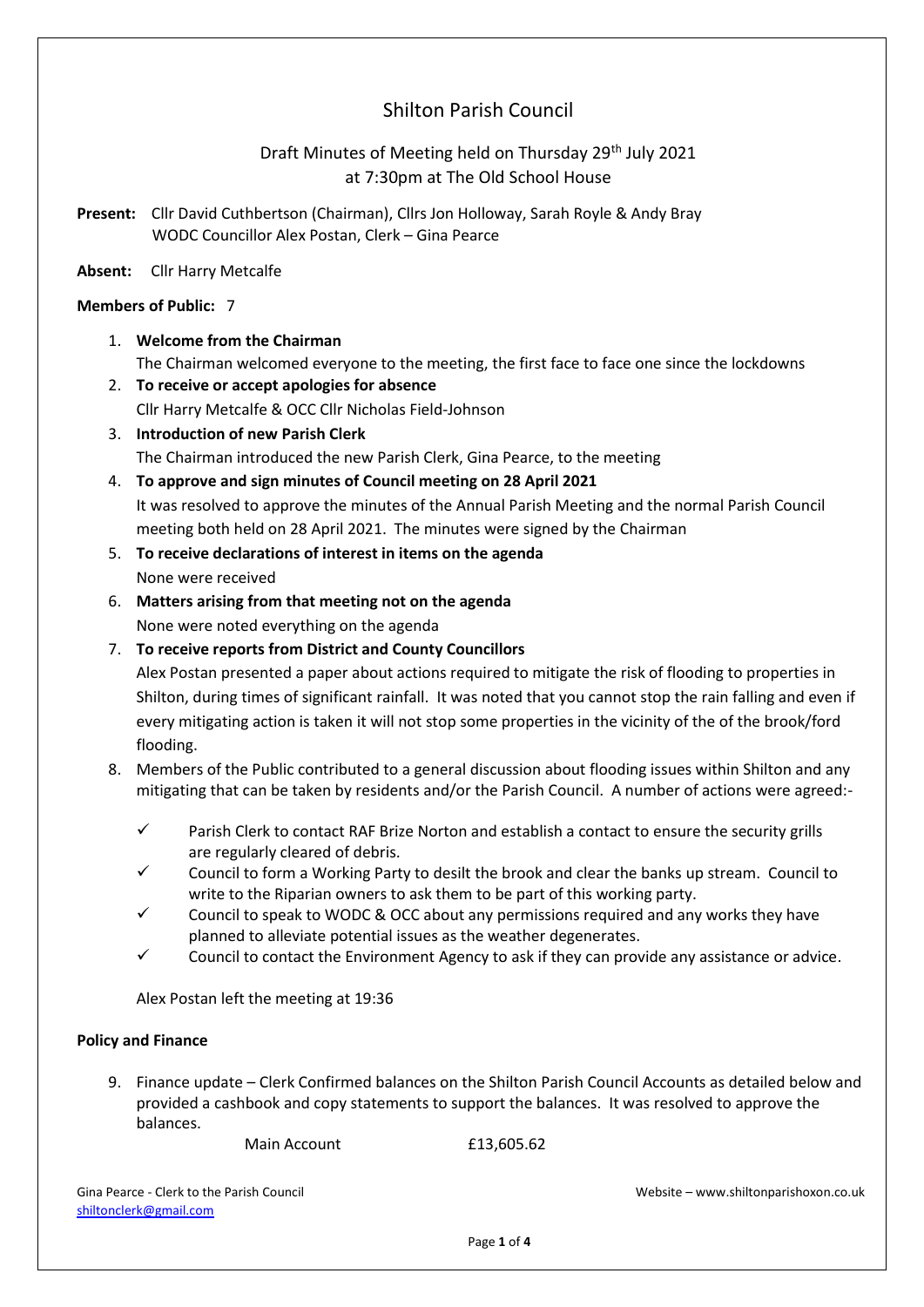Flood Defence Account £21,084.28

| <b>Date</b> | Chq No     | Payee               | <b>Description</b>      | <b>Paid Out</b> | Paid In  |
|-------------|------------|---------------------|-------------------------|-----------------|----------|
| 14/04/2021  | <b>BTR</b> | <b>WODC</b>         | Precept                 |                 | 3,300.00 |
| 04/05/2021  | <b>BTR</b> | <b>HMRC</b>         | VAT refund              |                 | 802.35   |
| 19/05/2021  | <b>BTR</b> | OCC                 | Grass grant             |                 | 625.25   |
| 10/05/2021  | <b>FP</b>  | McCracken           | Cut 1                   | 318.00          |          |
| 20/05/2021  | <b>FP</b>  | <b>BHIB</b>         | Insurance               | 288.28          |          |
| 20/05/2021  | <b>FP</b>  | OALC                | Subcription             | 145.16          |          |
| 03/06/2021  | <b>FP</b>  | Clerk GP            | Salary                  | 140.50          |          |
| 03/06/2021  | <b>FP</b>  | Clerk AT            | Salary                  | 410.60          |          |
| 03/06/2021  | <b>FP</b>  | A Edwards           | Salary -<br>Maintenance | 79.20           |          |
| 03/06/2021  | <b>FP</b>  | M Edwards           | Salary -<br>Maintenance | 55.00           |          |
| 11/06/2021  | FP         | <b>Stacey Mason</b> | Legal Expenses          | 325.50          |          |
| 11/06/2021  | <b>FP</b>  | <b>UBICO</b>        | Waste April             | 38.17           |          |
| 11/06/2021  | <b>FP</b>  | <b>UBICO</b>        | Waste April             | 38.17           |          |
| 10/05/2021  | <b>FP</b>  | McCracken           | Cut 2                   | 318.00          |          |
| 01/07/2021  | <b>FP</b>  | S Royale            | Flowers for AT          | 52.00           |          |
| 01/07/2021  | <b>FP</b>  | Glasdon UK Ltd      | New Dog Bins            | 320.21          |          |
| 01/07/2021  | <b>FP</b>  | Clerk GP            | Salary                  | 140.50          |          |
|             |            |                     |                         |                 |          |
|             |            |                     |                         | <b>Paid Out</b> | Paid In  |
|             |            |                     | <b>Total</b>            | 2,669.29        | 4,727.60 |

10. Payments and receipts – to review and approve current payments, to note current receipts

It was resolved to approve the above payments**.**

#### **Planning**

11. To comment on any planning applications received before the date of the meeting

| <b>Application Ref</b> | <b>Address</b>                                                   | Proposal                                                                                                       | <b>Status</b>            | <b>Decision</b> |
|------------------------|------------------------------------------------------------------|----------------------------------------------------------------------------------------------------------------|--------------------------|-----------------|
| 21/02474/HHD           | Johnsons Farm<br>Shilton Road Burford<br>Oxfordshire OX18<br>4PA | Erection of extension<br>to South East<br>elevation to create<br>additional living space<br>over three floors. | Under<br>Consideration   |                 |
| 21/02312/HHD           | Northfield House<br><b>Sturt Farm Oxford</b><br>Road             | Erection of single<br>storey extension.                                                                        | Under<br>Consideration   |                 |
| 21/02391/FUL           | Sturt Farm, Oxford<br>Road                                       | conversion of existing<br>stables to create 6<br>holiday let units                                             | Under<br>Consideration   |                 |
| 21/02035/HHD           | Ralpear Shilton<br><b>Burford</b>                                | Proposed oak framed<br>single bay garage                                                                       | <b>Awaiting Decision</b> |                 |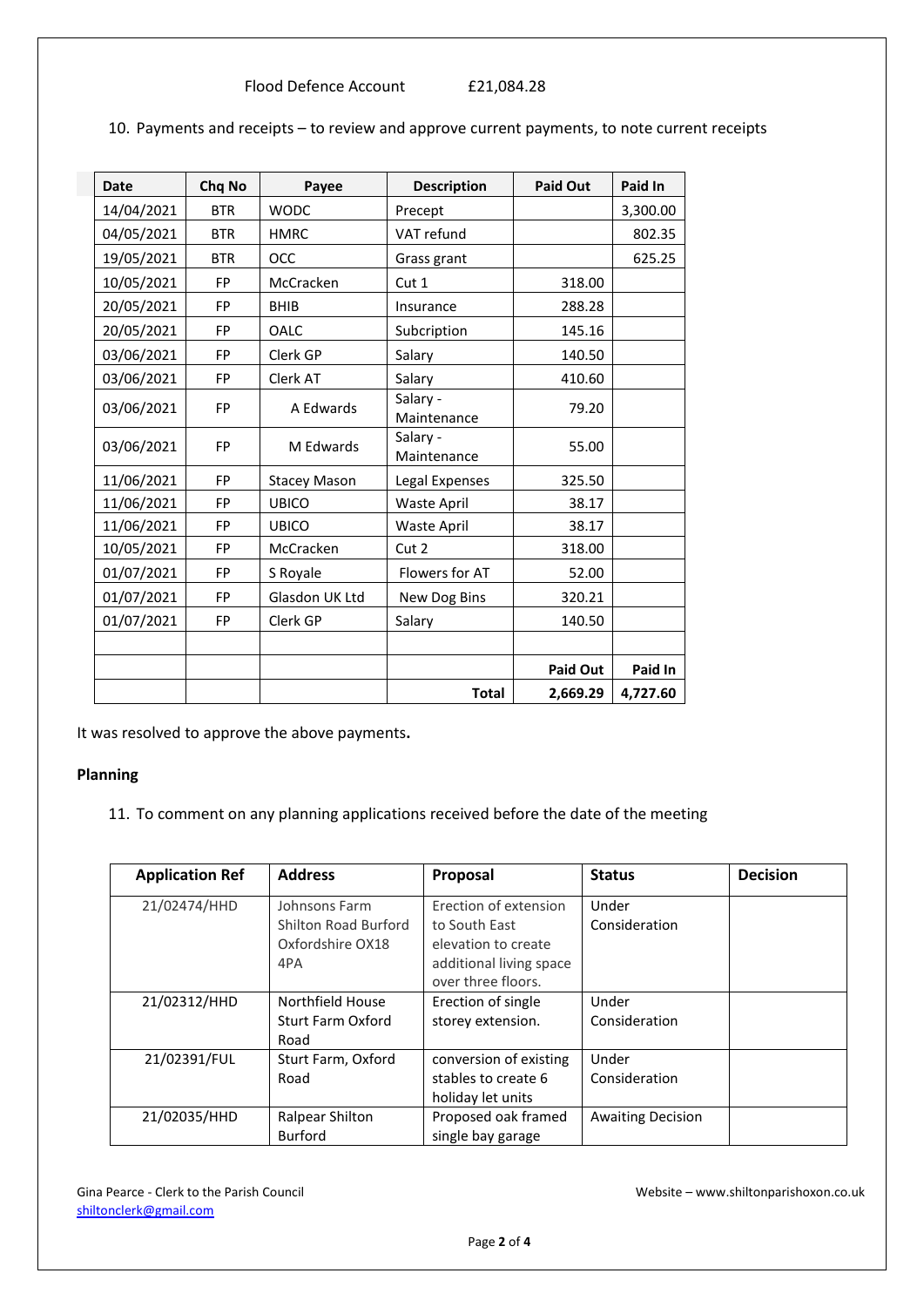| 21/01018/HHD | 7 Sycamore Place<br><b>Bradwell Village</b><br><b>Burford Oxfordshire</b><br>OX18 4XG | Retrospective<br>permission for a<br>garden shed. | <b>Awaiting Decision</b> |  |
|--------------|---------------------------------------------------------------------------------------|---------------------------------------------------|--------------------------|--|
|--------------|---------------------------------------------------------------------------------------|---------------------------------------------------|--------------------------|--|

# 12. To receive and up of previous planning applications

| <b>Application Ref</b> | <b>Address</b>                                                                | <b>Proposal</b>                                                                                                   | <b>Status</b> | <b>Decision</b> |
|------------------------|-------------------------------------------------------------------------------|-------------------------------------------------------------------------------------------------------------------|---------------|-----------------|
| 21/01581/HHD           | 8 Acer Close Bradwell<br>Village Burford<br>Oxfordshire OX18<br>4XF           | Change existing<br>edwardian<br>conservatory roof to a<br>gable ended<br>lightweight guardian<br>warm roof        | Decided       | Approved        |
| 21/01186/HHD           | 4 Sycamore Place<br><b>Bradwell Village</b><br>Burford Oxfordshire<br>OX184XG | Erection of summer<br>house (retrospective)                                                                       | Decided       | Approved        |
| 21/01279/S73           | <b>Shilton Downs House</b><br>Shilton Burford<br>Oxfordshire OX18<br>4AL      | Removal of condition<br>9 of planning<br>permission<br>20/01507/FUL to<br>allow the use as a<br>separate dwelling | Decided       | Approved        |
| 21/01175/HHD           | <b>Friesland Shilton</b><br><b>Burford Oxfordshire</b><br><b>OX18 4AW</b>     | Erection of single<br>storey rear extension                                                                       | Decided       | Approved        |

#### **Environment**

- 13. Neighbourhood Watch the use of the WhatsApp Group is working well, nothing further to report at this time.
- 14. Environment Group it was resolved to approve the Terms of Reference for the Environment Group.
	- A survey has been undertaken with over 20 responses, the majority want to become actively involved with the group and many were keen to involve the Wychwood Project and the Oxfordshire Wildlife Trust.
	- $\checkmark$  The Old School House looking for a green energy solution in terms of the heating and to have the building re-roofed working with the Old School House Committee on both projects.
	- $\checkmark$  Oxford Brookes are offering free surveys, which may lead to grant funding for the installation of electrical vehicle charging points. Alex Postan will investigate getting a costed estimate for a grant from WODC for solar panels for the roof and an air source heat pump for the heating.
- 15. Flood prevention all covered and documented at item 8.

## **Meetings**

16. Matters the Chairman views as urgent, not on the agenda

- It was agreed to check salt bins and place an order for Winter Salt if required.
- New Dog Bins will be installed in Kilkenny Lane, by the Ford and by the entrance to the Church, Clerk to contact Ubico and arrange for them to be added to the weekly emptying schedule (quote for this was approved at a previous meeting)/
- Rotary Club of Witney have made contact as they have identified an area of the path between

[shiltonc](mailto:shilton)lerk@gmail.com

Gina Pearce - Clerk to the Parish Council Website – www.shiltonparishoxon.co.uk